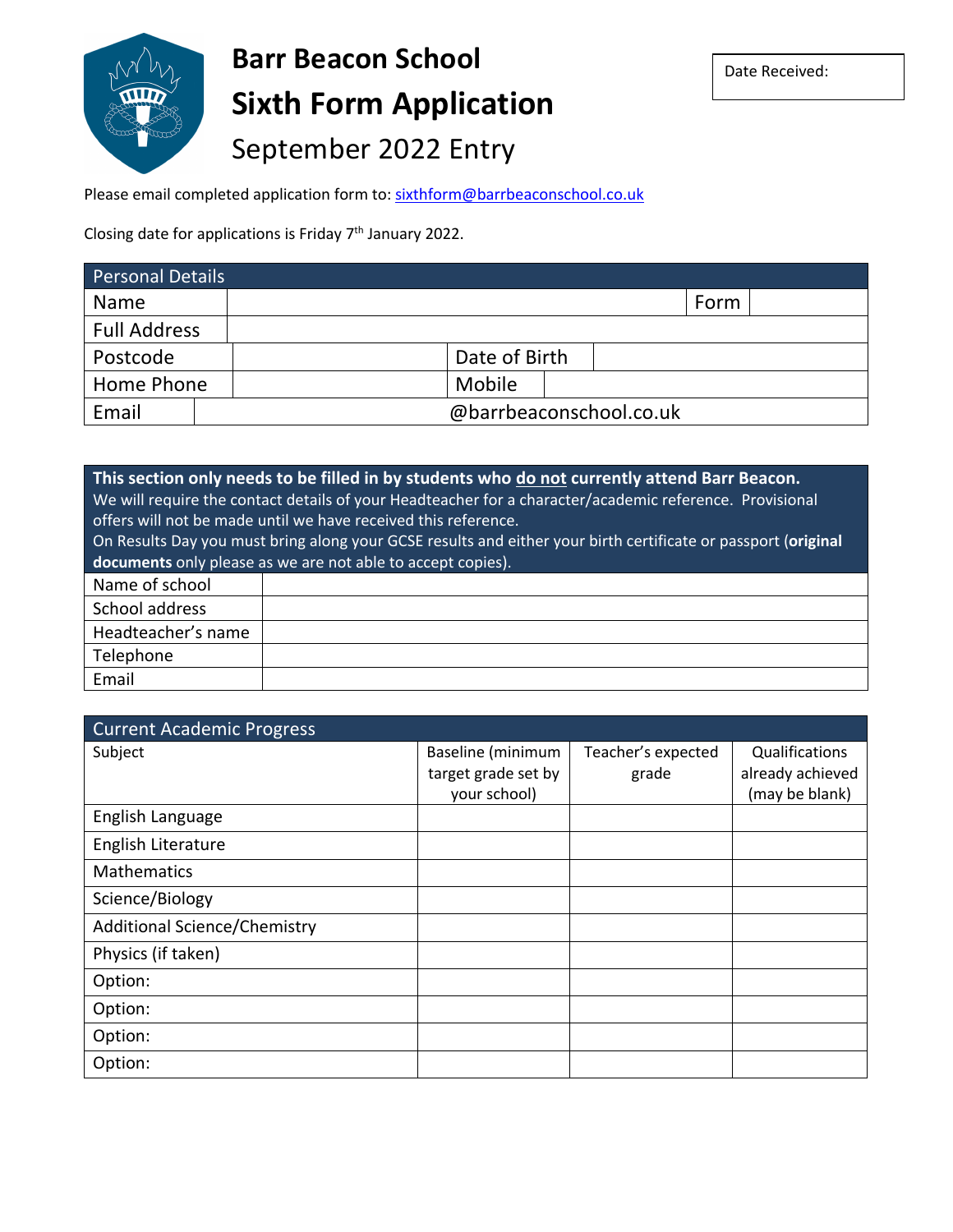### Personal Statement

You must include a personal statement. You can use the back page or attach a separate sheet.

#### **Paragraph 1**

Interests/Hobbies: What makes you stand out from the crowd? What are you 'geeky' about?

#### **Paragraph 2**

School and Personal Achievements: include responsibilities in school and out of school that you have had.

#### **Paragraph 3**

Why do you want to continue your studies to Sixth Form level here, at Barr Beacon School? Write about the courses that you are interested in and briefly explain why.

#### **Paragraph 4**

What are your plans for your future? You will need to explain what you intend to do when you leave Sixth Form. This will help us guide you towards choosing the right courses.

If you have a specific destination in mind, make sure you mention this. E.g. I want to study Psychology at a local university, possibly Birmingham. I would like to take up a Higher Apprenticeship in the finance sector.

#### Subject Choices

Look carefully at the subjects below. The table gives an indication of popular subject combinations.

**You need to select 3 subjects from 3 different columns plus Study Hall from the remaining column.**  If you wish to take a Double BTEC you must select the single as well (this will take up 2 of your 3 subject options). Singles can be taken by themselves. Examples of different combinations are in the prospectus.

#### **Please note that if a course is undersubscribed it will not run.**

|              | Column A           | Column B                      | Column <sub>C</sub>    | Column D                      |  |
|--------------|--------------------|-------------------------------|------------------------|-------------------------------|--|
|              | Art and Design     | Applied Law                   | <b>Business</b>        | <b>Health and Social Care</b> |  |
| <b>BTECs</b> | (single)           | (single)                      | (single)               | (double)                      |  |
|              | <b>Business</b>    | <b>Health and Social Care</b> | Creative Digital Media | Sport and Exercise Science    |  |
|              | (single)           | (single)                      | (single)               | (single)                      |  |
|              |                    | <b>Information Technology</b> | Performance - Dance    |                               |  |
|              |                    | (single)                      | (single)               |                               |  |
|              |                    |                               |                        |                               |  |
|              | Chemistry          | <b>Biology</b>                | Biology                | Biology                       |  |
|              | English Language   | Chemistry                     | History                | Computer Science              |  |
|              | and Literature     |                               |                        |                               |  |
|              | Geography          | <b>Computer Science</b>       | <b>Mathematics</b>     | English Language and          |  |
|              |                    |                               |                        | Literature                    |  |
| A Levels     | <b>Mathematics</b> | <b>Further Mathematics</b>    | Philosophy and Ethics  | French                        |  |
|              | Psychology         | Sociology                     | Physics                | Geography                     |  |
|              | Sociology          | <b>Statistics</b>             | Spanish                | History                       |  |
|              |                    |                               |                        | <b>Mathematics</b>            |  |
|              |                    |                               |                        | Psychology                    |  |
|              | Study Hall         | Study Hall                    | Study Hall             | <b>Study Hall</b>             |  |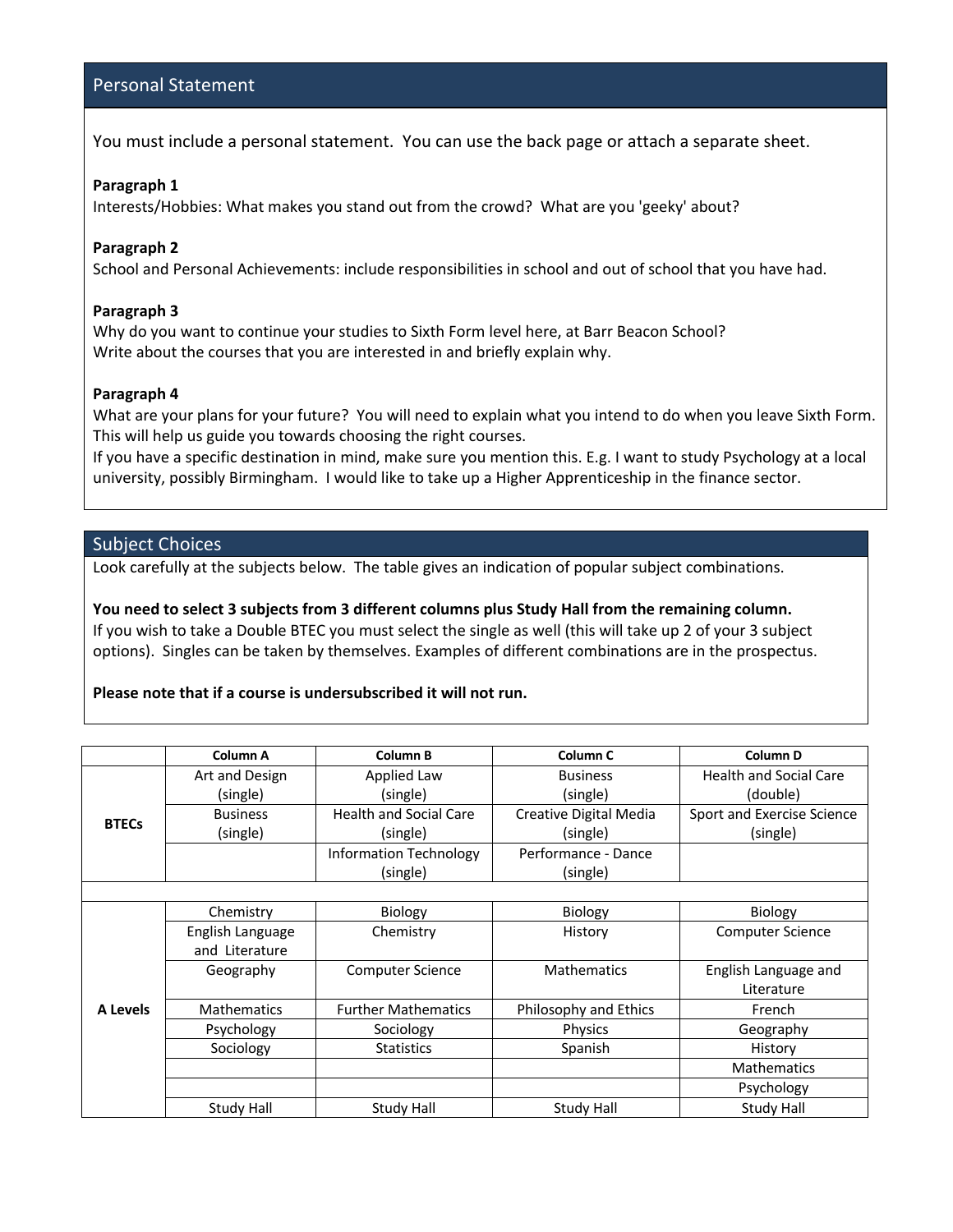| List the courses you're interested in and, in your personal statement, briefly give a reason<br>why you would like to study these. Choose 3 options, with a second choice in case particular<br>subjects don't run. |          |          |                     |          |
|---------------------------------------------------------------------------------------------------------------------------------------------------------------------------------------------------------------------|----------|----------|---------------------|----------|
|                                                                                                                                                                                                                     | Column A | Column B | Column <sub>C</sub> | Column D |
| <b>First Choice</b>                                                                                                                                                                                                 |          |          |                     |          |
| Second Choice                                                                                                                                                                                                       |          |          |                     |          |

#### Interview Preparation

During your interview, you will be asked to show certificates that you have achieved, your most recent report, attendance figure and anything else you are proud of. If you have a progress file, make sure you bring that along. Also, bring any information that you have on career planning.

The interview will help you to confirm your subject choices and include a discussion about your achievements.

## **This final section will be completed during your interview**

| Interview                                |      |      |
|------------------------------------------|------|------|
| Interviewer                              | Date | Time |
| Is Barr Beacon your first choice?<br>Yes | No   |      |
| Where else are you applying?             |      |      |

| <b>Disclaimer</b>                                                                                                                                                                                                                                |                        |  |  |
|--------------------------------------------------------------------------------------------------------------------------------------------------------------------------------------------------------------------------------------------------|------------------------|--|--|
| I understand that some course combinations may not be possible and if a course is undersubscribed it may not<br>run. I understand that Geography A level involves a mandatory 4 day fieldwork trip which incurs a cost of<br>approximately £200. |                        |  |  |
|                                                                                                                                                                                                                                                  | Date _________________ |  |  |
|                                                                                                                                                                                                                                                  |                        |  |  |
| Staff signature The Commission of the Commission of the Commission of the Commission of the Commission of the Commission of the Commission of the Commission of the Commission of the Commission of the Commission of the Comm                   | Date ______________    |  |  |